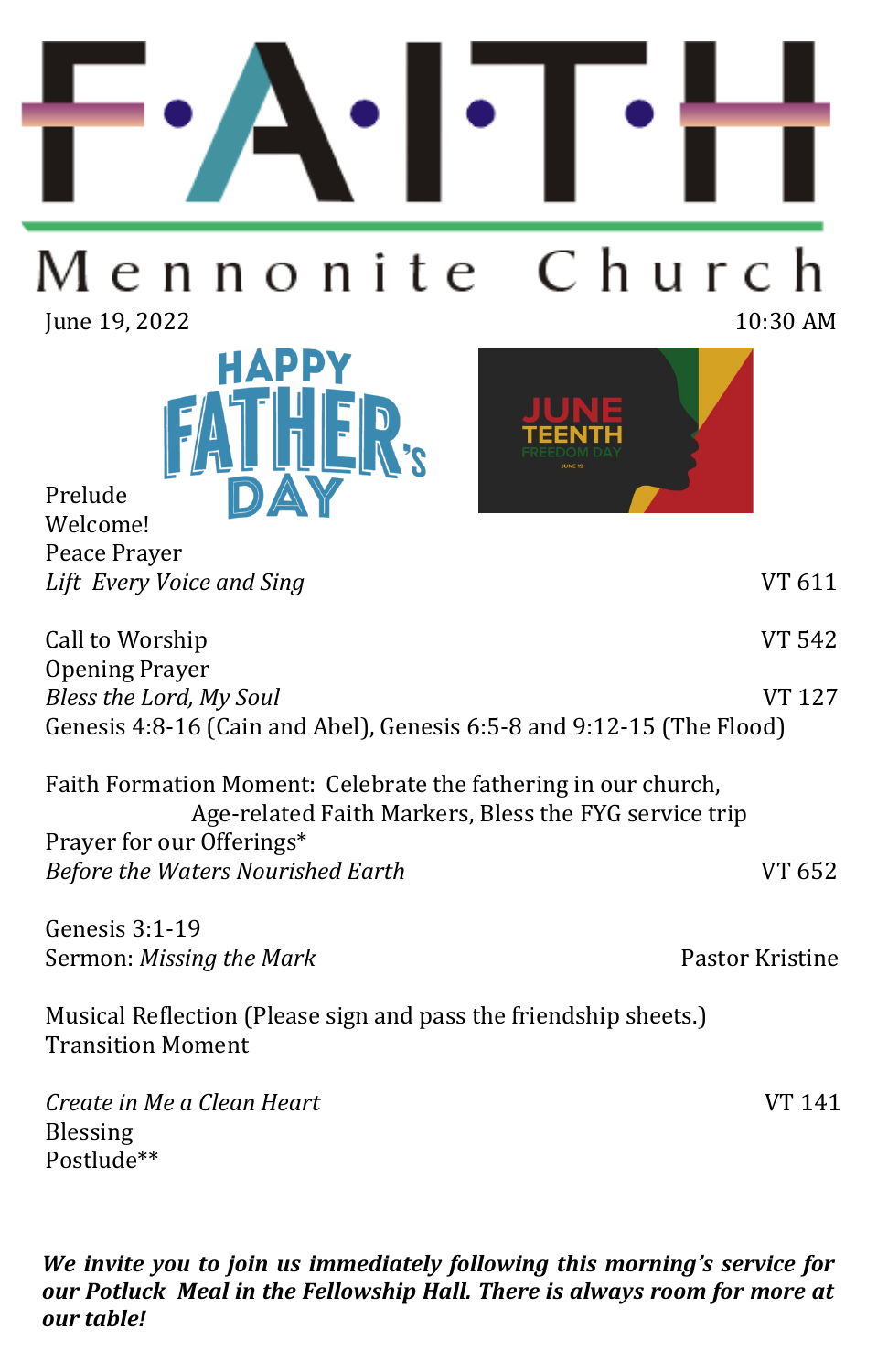#### VT = Voices Together STJ = Green Song Book STS = Purple Song Book CCLI License #: 2009481 ONE LICENSE #739073-A

*\*There is an offering box located at the back of the sanctuary.* 

\*\**This service is streamed live. There will be a pause while the stream is switched from the public to the unlisted (private) stream for our congregational sharing, prayer, and announcements.* 

#### **If you are unable to stand please remain seated.**

#### **WORSHIP PARTICIPANTS**

| Worship LeaderDeb Schmidt |
|---------------------------|
|                           |
|                           |

| Sanctuary PrepKathryn Penner          |  |
|---------------------------------------|--|
|                                       |  |
|                                       |  |
| Projection  Shari Scheffler           |  |
| UshersWendell Banman & Janet Ediger   |  |
| Greeters  Verda Deckert & Pam Schmidt |  |

# Welcome to Faith

Mennonite Church. We are glad you are here. If you need a **listening assistance device or a large print bulletin**, please ask an usher.

There are a few \*quiet\* craft items on the back table of the sanctuary that can be used during worship.

## **OUR MISSION STATEMENT**

As followers of Jesus Christ, our mission is to

- Worship together as a community of faith,

**-** Invite everyone to share the gift of God's love,

- Nurture each other in the faith,
- Serve others in the spirit of Christ, and

**-** Proclaim His way of peace, justice and reconciliation.



**CHILDREN/YOUTH Pre-K — 4th Grade:**  LL Room 103 **Junior High (5th— 8th Grade)** LL Room 105 **High School**  LL FYG Hall



**ADULTS Cornerstone:**  Fellowship Hall **Open Class:** LL Open Area

**Meet in the Sanctuary at 9:00 AM on Sunday's, then to classrooms at 9:15-10:10 AM**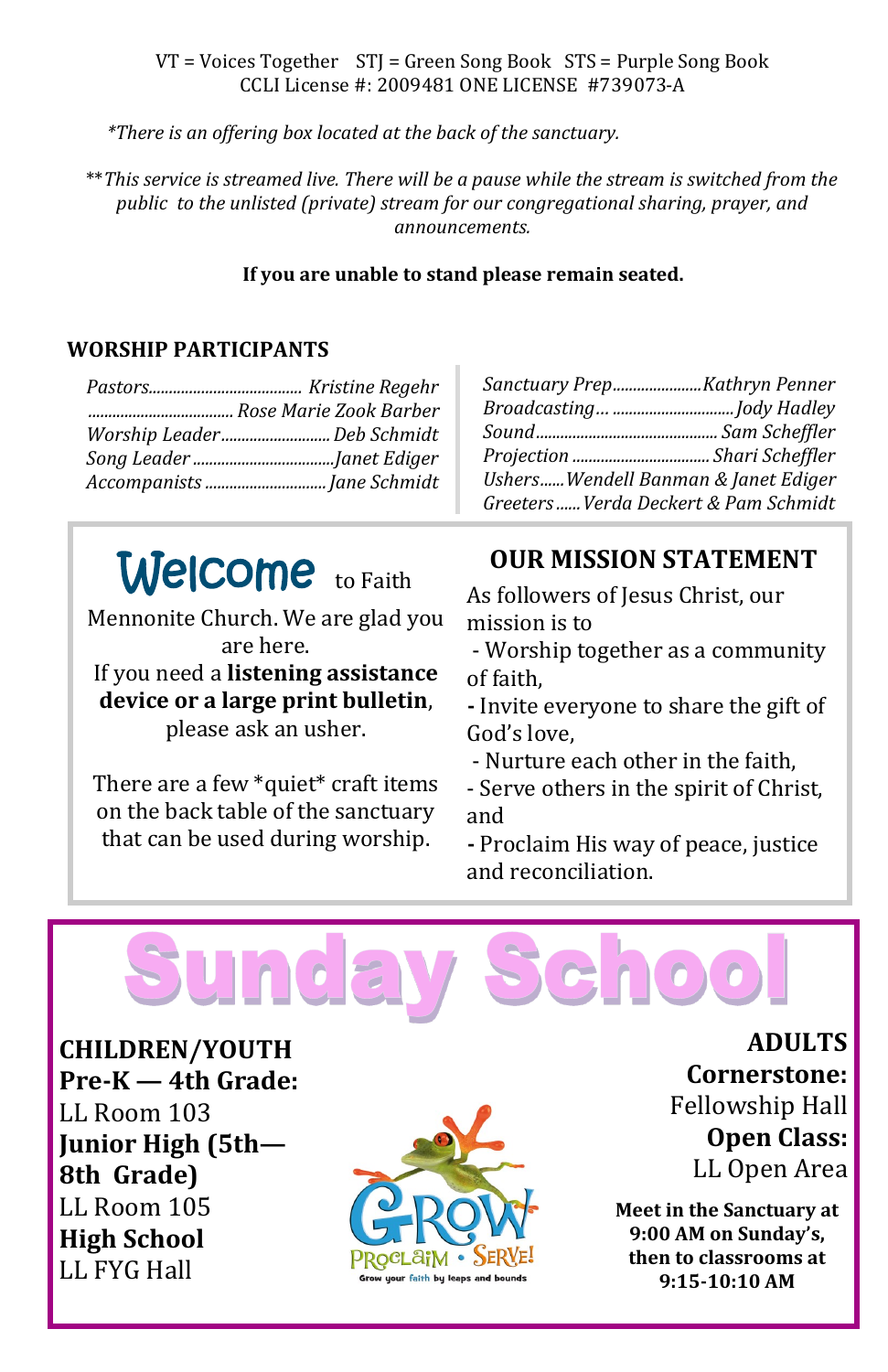## *FAITH FAMILY NEWS*

**COVID CASES ARE UP IN HARVEY COUNTY** and the virus is especially infectious. Masks are encouraged to be worn during worship. Even double boosted folks are catching it and their symptoms are fatigue and not feeling well, although most are not sick enough to be hospitalized; however, they are taken out of commission for a few days.

**MY HEARTFELT THANKS** to the congregation for remembering us with prayers, cards, and for those able, who attended the Memorial Service. Be assured I read and appreciated all your cards with messages so well chosen as well as the many notes with added meaning. Thanks to those who also stepped in to help with some of the physical and technical details for the service. And thanks to all of you who were able to join us for one of those 29 "Waffle Nights" in my apartment over the past months that were Rosella's highlights of the week. You were a special gift to us, enabling Rosella to participate in some story -telling, using our unique reading technique, since aphasia had robbed her of her previous communication skills. It has been a long, more than 13-year journey which included many tough challenges that were mixed with many joyful times. Thank you for sharing some of those joys with us. - Harold Regier and family

**FAITH YOUTH GROUP** is heading for Jennings, LA for 5 days of work with Mennonite Disaster Service. They will be gone from June 25—July 3. Pray for safe travels, that their service will be a blessing to those in need and, in turn, that the youth will be blessed. Thank you so much for your support!

**RACHEL SCHEFFLER** and her friend, Aspen Hoch, are experiencing First Camp at Camp Mennoscah June 23-25.

**IMMANUEL BAPTIST CHURCH** (IBC), 1515 N. Anderson, has decided to partner with Peace Connections in the **2022 Summer Enrichment Activities for Kids (SEAK)** program. SEAK is a program where children are offered a free meal and a short enrichment activity. Currently, New Creation Fellowship, First Mennonite and Shalom Mennonite churches offer the program at SE 3rd and Pine. IBC will now be a site on this side of town and is hoping Faith Mennonite might collaborate with them in their effort. This summer, they will be offering SEAK on 12 occasions from 11:30 to about 1:00, Tuesdays and Thursdays from June 21 to July 28. They have been assured by Peace Connections (who provides the food) that they should be able to get by with as few as 2 volunteers per session, but more would certainly be much better. Volunteers can help serve the meal (if trained), help with the activity, or just sit and connect/listen to the kids. All children are supposed to be accompanied by an older sibling or adult. If you feel led to volunteer in this community outreach endeavor with our neighboring church or would just like more information, you may contact Shari Scheffler (316-253-4567) or Immanuel Baptist Church at 316-283-6200.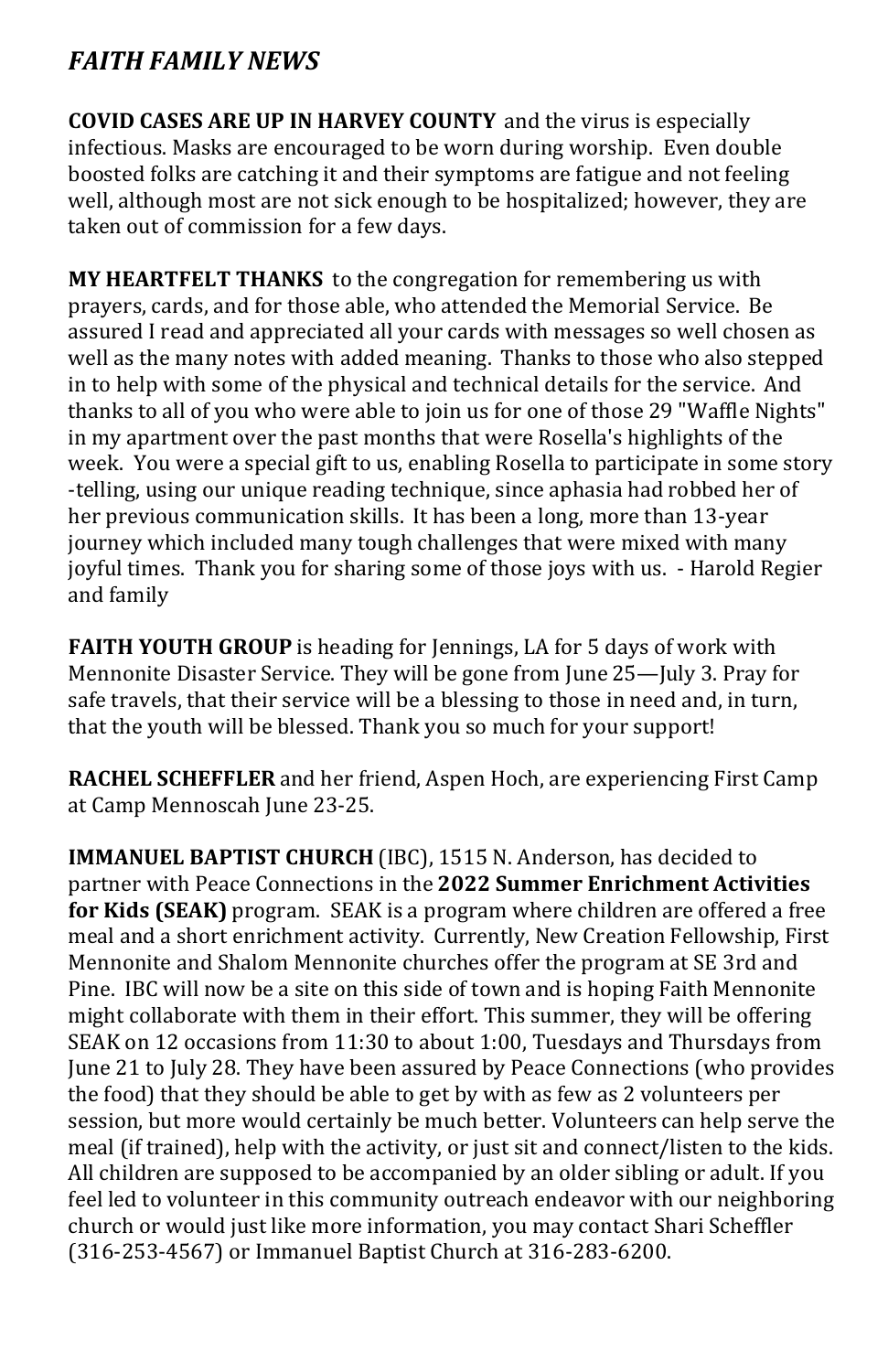## **IN OUR THOUGHTS AND PRAYERS**

*Do not be anxious about anything, but in every situation, by prayer and petition, with thanksgiving, present your requests to God. And the peace of God, which transcends all understanding, will guard your hearts and your minds in Christ Jesus.* Philippians 4:6-7

Uphold in your prayers:

- Celebration of life with loss of congregational members: Bill Regehr, Rosella Wiens Regier
- All of our church community in assisted living and health care.
- Vacations, safe travels.
- Those experiencing health issues and uncertain and unresolved issues.
- Ronni Horn and their family as they continue with treatment in Wichita.
- Hennie Janzen and family as she is going through treatments in Houston, TX.
- Anna Lubbers in her Voluntary Service assignment in California.
- WDC planning for annual conference the end of July.
- Mennonite World Conference July 5-10: the hosts in Indonesia, travelers from around the world, and online attenders

A prayer is not always something you say, it can be just thinking of someone/something and knowing God is in control.

You are blessed! Pam S. for Deacons

**2022 WESTERN DISTRICT ANNUAL ASSEMBLY** is right around the corner! The event this year is July 29– July 31, 2022. It is at Camp Copass in Denton, TX. The theme is United In Purpose Together In Love. At Camp Copass there will be lots of recreational options. For more information you can check out https:// mennowdc.org/2022-wdc-annual-assembly/ This looks like it will be a lot of fun! **Please let either Pastor Kristine or Gyles Garber know if you would like to be a delegate for the Annual Assembly** or just sign up and attend!!

**2022 VACATION BIBLE SCHOOL** was a great success! In collaborating with the other Mennonite churches, we had 51 children register and more than 35 helpers. From Faith, Tammy Plank led the worship and drama time, Tom Gaeddert was guitarist, Deb Schmidt was a second crafts leader, Verda Deckert was an onsite nurse, and Shari Scheffler assisted with registration. Offering collected in the five days to assist a church in Iquitos, Peru totaled \$872.78!!!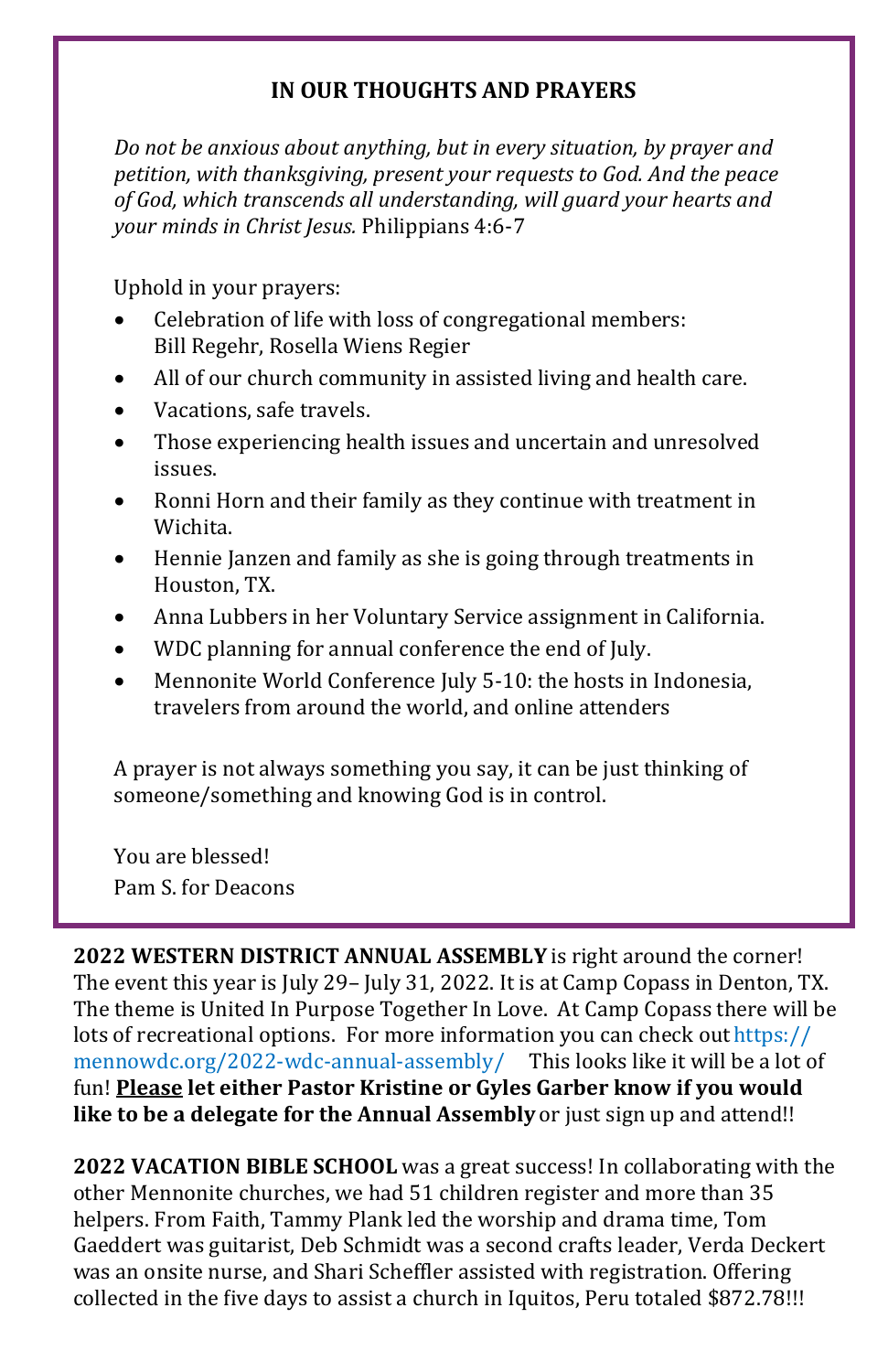## *OTHER AREA ITEMS*

**GIVE THANKS FOR** WDC's Gifts Discernment Committee, and pray for the Holy Spirit to guide their decisions as they prepare nominations for elected leadership positions to bring for delegate action at WDC's annual assembly.

**LIFE ENRICHMENT** returns to Bethel College with the start of the fall 2022 semester – but It will be *on a different day*. Life Enrichment resumes *Thursday*, Aug. 25, and will be on Thursdays thereafter. Place and time remain the same: Krehbiel Auditorium, 9:30 a.m. See [https://www.bethelks.edu/](https://www.bethelks.edu/academics/convocation-lectures/life-enrichment) [academics/convocation](https://www.bethelks.edu/academics/convocation-lectures/life-enrichment)-lectures/life-enrichment for more information, and look for a brochure coming later this summer.

**BETHEL COLLEGE'S PRISON THEATER PROJECT** is currently in process, with director John McCabe-Juhnke, Bethel students and several men from the Hutchinson Correctional Facility minimum-security East Unit. The public performance at HCF is Friday, July 1, and the project is looking for an audience. If you'd like to go, contact Offender-Victim Ministries in Newton at 316-283- 2038 (Mon.-Thurs.) before June 24.



**POSTIVITIY PONDERINGS** *by Shari Scheffler*

Have you ever thought about how often you smile? Not only can a smile brighten your face, it brightens your voice when you talk — People can hear a smile in your voice over the phone! Science also shows that activation of the "smile muscles" creates a chemical shift in the brain that can improve your mood, decrease stress and even boost your immune system. This works even when the smile is forced. Being around smiling people helps boost the mood in everyone — It's contagious! So put on your smile and infect those around you with positivity!



*(As appears on our basement wall.)*